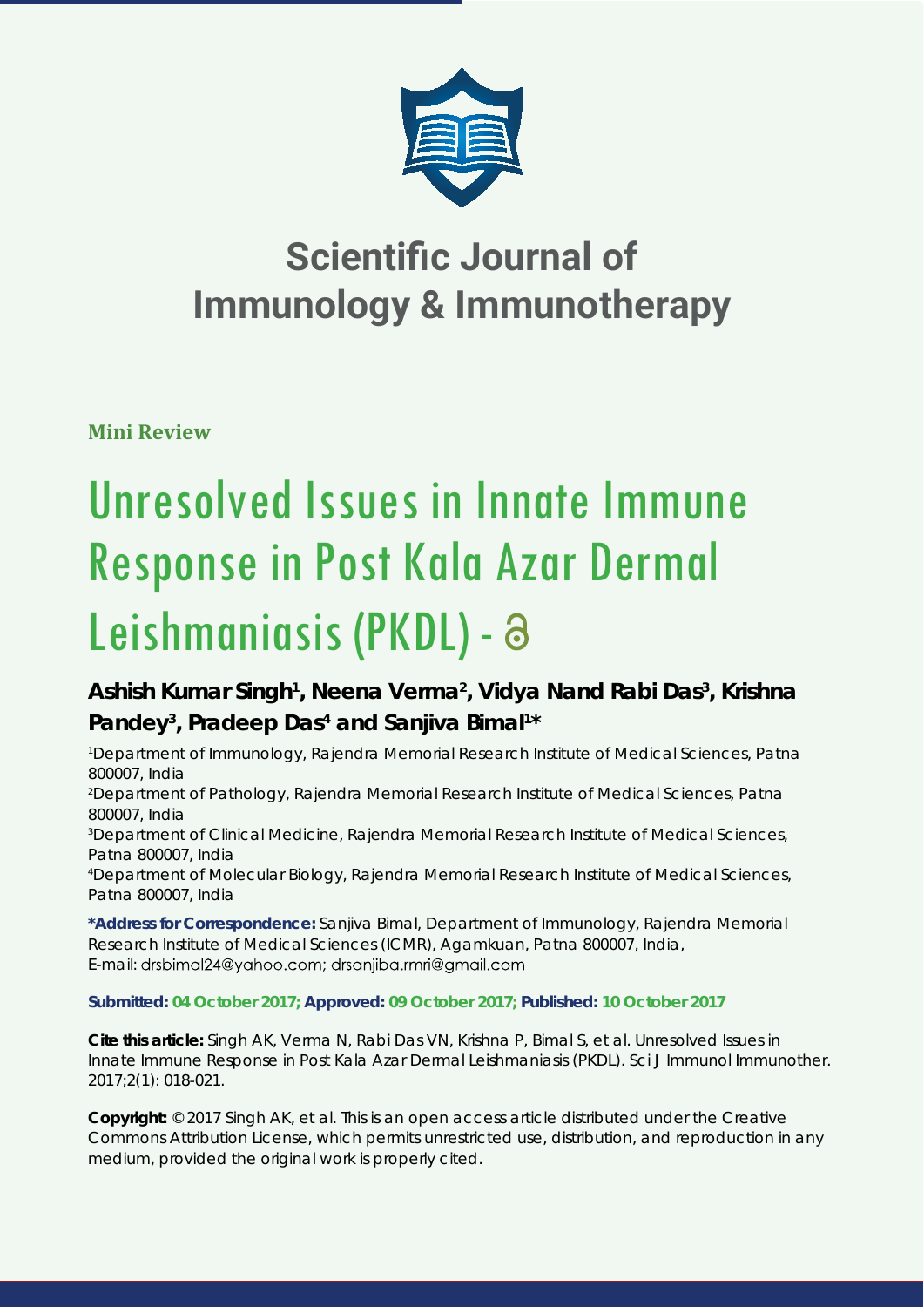#### **Scientific Journal of Immunology & Immunotherapy**

6

**SeiRes** ture

Visceral Leishmaniasis (VL) which is also known as kala azar is a neglected tropical disease caused by obligate intra-macrophage protozoan *Leishmania donovani*, largely affecting individuals of low socioeconomic level [1]. Leishmaniasis is widely distributed across 88 tropical and subtropical countries; worldwide more than 350 million individuals are at risk for VL with an estimated 400,000–500,000 new case annually and 40,000–50,000 deaths per year [2,3]. About 90% of the total cases are reported in India, Bangaladesh, Sudan, Nepal, with the most cases appearing in the state of Bihar [3,4,5]. The aetiological agents of VL are grouped under *Leishmania (L.) donovani* complex that includes *L.donovani*, *L. infantum* and *L. chagasi* [6]. VL is a systemic disease that is fatal if left untreated and Post Kala-Azar Dermal Leishmaniasis (PKDL) is sequel skin manifestation of Visceral Leishmaniasis (VL). In India VL and PKDL is caused primarily by *L. donovani* and is transmitted by *phlebotomous* sand flies. It was (PKDL) first described by Brahmachari in 1922 [7]. In India approximately 5-10% of cured VL patients develop dermal lesions usually after months to years of treatment and it causes PKDL and such occurrence is more common in many countries including India, especially in Sudan where about 50-60% of cured VL develop PKDL within weeks or months [8,9].

Drugs used to control the disease are toxic and frequent resistance against these are encountered, thereby all attempts have so far failed to restrict the disease in patients residing in highly endemic areas. This is despite the fact that *Leishmania* is a severely harmful parasite globally second only next to malaria. The government of three most VL affected countries of Indian subcontinent has joined focus in the elimination of disease from the region at an earliest [10]. Such goal can be accomplished by identifying the factors in VL endemic areas especially those that influences the spread of disease in these endemic areas. Since amastigote form of *L. donovani* are present in the skin lesions and in India the transmission of leishmaniasis is considered anthroponotic, therefore it is possibly a likelihood candidate to act as reservoir for *L. donovani* and a key factor in transmission of VL in India [11]. As spread of such PKDL cases in VL endemic areas are alarming, therefore any intervention that helps to restrict and eliminate PKDL cases may be beneficial for control of VL.

PKDL is clinically characterized by the presence of hypopigmented macules, erythematous papules and/or nodules on the skin [12]. Lesions are typically manifested in form of macules (flat, nonpalpable, and hypopigmented), papules (elevated usually 0.5 cm of size), and nodules (palpable, firm, rounded and raised with bigger size around  $> 0.5$  cm of size) [13,14]. Histo-pathologically Indian PKDL differs from African PKDL by being less granulomatous and with more plasma cells in the infiltrate. The skin biopsy from macular lesions in Indian PKDL patients demonstrate a mild to moderate infiltrate of plasma cells and lympho-histiocytes whereas the biopsy from papules usually showed follicular plugging and a dense dermal perivascular & perifollicular infiltrate in the upper half of the dermis separated from epidermis through a normal dermal collagen. In yet another manifestation shown in Indian PKDL patients as nodules, there are demonstrations of diffuse dermal infiltrate in biopsies from nodular lesions. The inflammatory cells consist of a mixture of lymphocytes, histiocytes and plasma cells [12].

The underlying pathology in patients with VL pre-disposing to PKDL is often attributed to parasite-specific cellular immunity.

Both VL and PKDL have an immunological basis of cure but the precise immunological mechanisms responsible for different clinical manifestation at the level of cellular immunity are relatively less defined. Marginal to massive infiltration of mononuclear cells are seen in skin histopathology of PKDL lesion depending upon type of lesions. Hypo-pigmented patches demonstrates small lymphocytes with scanty parasites in the dermis which reverts at the nodular stage with high accumulation of CD4+ and CD8+ cell types, primarily of CD8+ phenotypes in the granuloma of nodular type. This all shows predominance of CD8+ cells in leishmanoid lesion [15]. This was shown through up regulated IL10 production by CD8+ T cells in Indian PKDL patients and some other studies has also provided evidence for the role of IL-10 producing TGF-β in immunopathogenicity which can regulate the Interferon-gamma (IFN- $\gamma$ ) dominant protective Th1 response in patients both in Peripheral Blood Mononuclear Cells (PBMC) and in dermal lesions of PKDL patients [16-20]. Additionally, there are reports on a mixed T cell response in PKDL patients as patients were shown with upregulated production of both IL-10 and TNF-α [16,18]. IL-10 irrespective of its cellular sources often considered as hallmark for PKDL and for this, IgG3 and IgG1were observed as surrogate marker and due to this, both are considered conspicuous feature in PKDL patients with high expression (IL-10, IgG1 and IgG3)[16]**.** Apart from CD8+ T cells which produce high granzyme B, expression of CD4+ T cells also remains high in PBMCs of PKDL patients. Amongst CD4+ T cells, Th 17 cell lineage of CD4+ T cells were recently discussed with role during pathogenicity by inducing TNF-α and nitric oxide

production in tissue lesion of PKDL patients [21].

Cellular immune response though extensively worked out many of the crucial aspects on innate immune response remain unresolved during PKDL infection. The role of macrophage (Μφ) in antileishmanial defence against VL and PKDL is well established [22]**.** Comparatively Polymorphonuclear leukocyte (PMNs or neutrophils) and their involvement during immune response is least worked out, even though they are the effector cells of innate immunity with an ability to initiate acute inflammatory reactions [23]. During these reactions PMNs normally destroy invading pathogens [24]. Neutrophil's (PMNs), can utilize several strategies to counter *Leishmania donovani* (*L.donovani*) by phagocytosis, generation of reactive oxygen metabolites or through release of Neutrophil Extracellular Trap (NET) [25]*.* Reports are available and they suggest survival of *Leishmania infantum* inside NET by a mechanism mediated by parasite specific nuclease 3'-nucleotidase/nucleases [25]. Among other major functions, inflammatory PMN's should also participate in the recruitment and activation of natural killer cells and T-helper type 1 cell and thereby regulate the development of the protective immune response against intracellular pathogens [26-29]. These cells need to be classically and clinically explored because of their involvement in recruitment of macrophages  $(M\varphi)$ , the preferred host for leishmania [23]. Although, reports on lower recruitment of CD1a+ Langerhans cells are available, the similar information on Mφ and PMN's is relatively scarce to reach at actual cause for the lesser availability of potent innate cells during severity of disease at the inflammation site in PKDL patients [30]. A thorough understanding of the role of Mϕ and PMN's during leishmania infection in skin is worth pursuing. This will be particularly important to know the mechanism of recruitment of these innate cells in terms of rolling,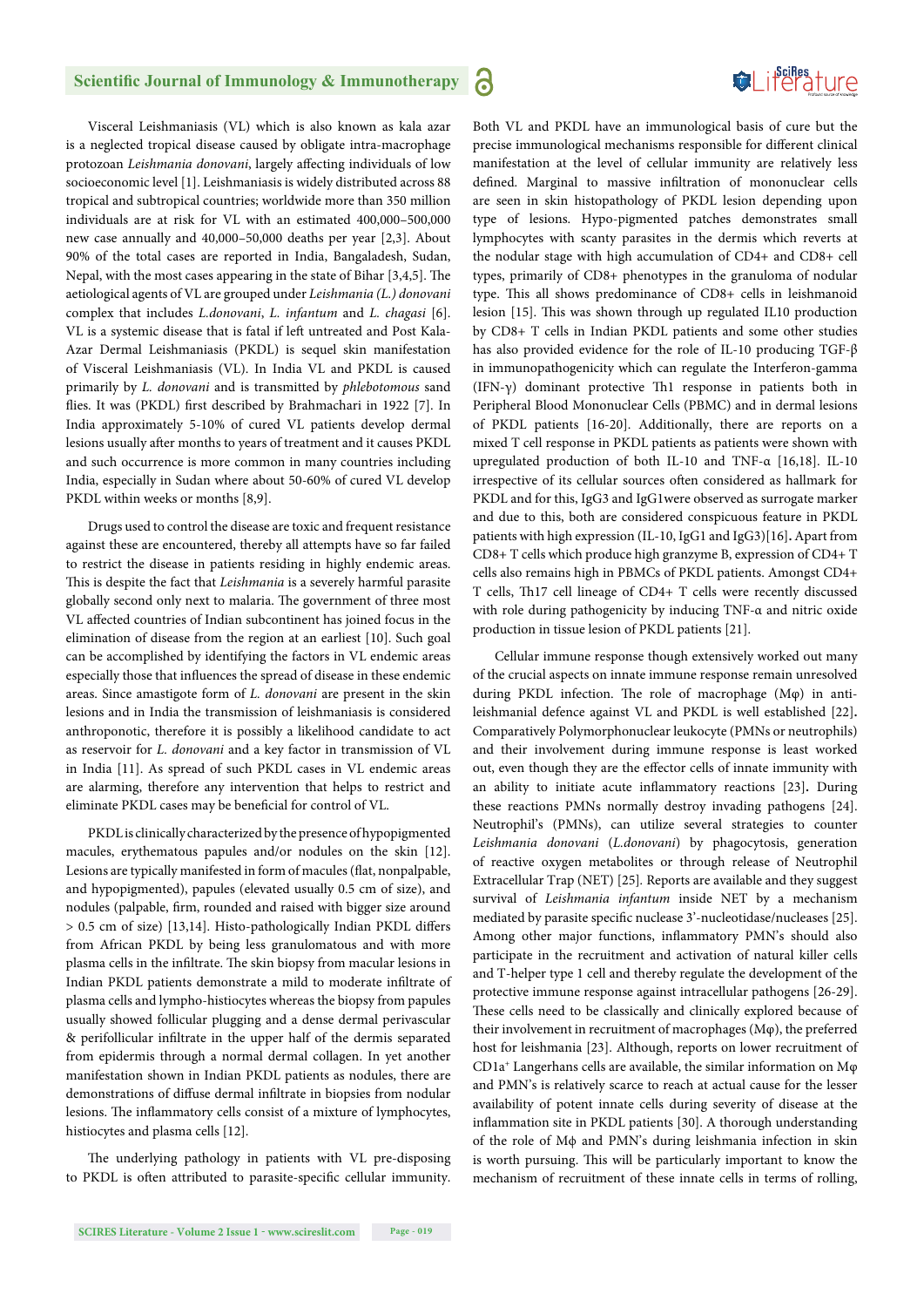#### **Scientific Journal of Immunology & Immunotherapy**

diapedesis and inflammatory responses induced by these cells against leishmania parasite in the skin. As Known, leukocytes rolling are mediated through cross-linking of L-selectin (CD62L) with its ligand on endothelium and it plays a crucial role in leukocyte trafficking [31,32]. The activation events then slowly appear with shedding of L-selectin (CD62L) with an up-regulated integrin CD11b expression to help immune cells to bind ICAM-1 and ICAM-2 that finally leads to mediate adhesion and migration following support through inflammatory mediators such as IL-1, TNF- $\alpha$  and many chemokines such as MIP1α, CXCL8/IL8 etc [31,32]. TNF-alpha is considered a potent inducer of MMP9. It has been reported that the ratio of Matrix Metalloproteinase (MMP 9) and tissue inhibitors of Matrix Metalloproteinase 1 (TIMP 1) are found higher in PKDL [33]. MMPs are produced by T cells eosinophils, neutrophils and particularly by activated macrophages [34]. Therefore it is likely that release of these inflammatory mediators in PKDL may have relation with functioning of these innate immune cells and may have ultimate impact on outcome of disease.

Although literatures indicates some role of innate immune cell during pathogenesis of PKDL but relatively less explored in context to leukocyte trafficking, chemokine- cytokine interaction and signal transduction from circulatory site to PKDL lesion.

#### **ACKNOWLEDGMENTS**

The authors acknowledge Rajendra Memorial Research Institute of Medical Sciences, Indian Council of Medical Research, Patna 800 007, India for providing fellowship support to one of the investigators (Ashish Kumar Singh) in this study.

#### **REFERENCES**

- 1. Chappuis F, Sundar S, Hailu A, Ghalib H, Rijal S, Peeling RW, et al. Visceral leishmaniasis: what are the needs for diagnosis, treatment and control?. Nat Rev Microbiol. 2007; 5: 873-882. https://goo.gl/dVcaHM
- 2. World Health Organization. Control of the leishmaniases. World Health Organ Tech Rep Ser. 2010; 949: 1-186. https://goo.gl/y9MGMS
- 3. Alvar J, Velez ID, Bern C, Herrero M, Desjeux P, Cano J, et al. WHO Leishmaniasis Control Team. Leishmaniasis worldwide and global estimates of its incidence. PloS One. 2012; 7: 35671. https://goo.gl/xjmEhX
- 4. Hotez PJ, Remme JH, Buss P, George G, Morel C, Breman JG. Combating tropical infectious diseases: report of the Disease Control Priorities in Developing Countries Project. Clin Infect Dis. 2004; 38: 871-878. https://goo.gl/X9hZPe
- 5. Desjeux P. Leishmaniasis: current situation and new perspectives. Comp Immunol Microbiol Infect Dis. 2004; 27: 305-318. https://goo.gl/BQyudH
- 6. Mauricio IL, Gaunt MW, Stothard JR, Miles MA. Genetic typing and phylogeny of the Leishmania donovani complex by restriction analysis of PCR amplified gp63 intergenic regions. Parasitology. 2001; 122: 393-403. https://goo.gl/Lrj6uv
- 7. Brahmachari UN. A new form of cutaneous leishmaniasis dermal leishmanoid. The Indian Medical Gazette. 1922; 57: 125. https://goo.gl/nz3Xcy
- 8. Ramesh V, Mukherjee A. Post-kala-azar dermal leishmaniasis. International journal of dermatology. 1995; 34: 85-91. https://goo.gl/B1D7Ku
- 9. Zijlstra EE, Musa AM, Khalil EA, El Hassan IM, El Hassan AM. Postkala-azar dermal leishmaniasis. Lancet Infect Dis. 2003; 3: 87-98. https://goo.gl/s7pL7V
- 10. Matlashewski G, Arana B, Kroeger A, Be Nazir A, Mondal D, Nabi SG, et al. Research priorities for elimination of visceral leishmaniasis. Lancet Glob Health. 2014; 2: 683-684. https://goo.gl/5vLDjG

11. Thakur CP, Kumar K. Post kala-azar dermal leishmaniasis: a neglected aspect of kala-azar control programmes. Ann Trop Med Parasitol. 1992; 86: 355-359. https://goo.gl/ZNKCBQ

6

- 12. Singh A, Ramesh V, Ramam M. Histopathological characteristics of post kala-azar dermal leishmaniasis: a series of 88 patients. Indian Journal of Dermatology, Venereology, and Leprology. 2015; 81: 29. https://goo.gl/t1RXtN
- 13. Islam S, Kenah E, Bhuiyan MA, Rahman KM, Goodhew B, Ghalib CM, et al. Clinical and immunological aspects of post–kala-azar dermal leishmaniasis in Bangladesh. Am J Trop Med Hyg. 2013; 89: 345-353. https://goo.gl/Tqgysp
- 14. Wolff K, Johnson R, Suurmond R, fitzpatrick's color atlas & synopsis of clinical dermatology, mcgraw-Hill Professional. New York. 2005.
- 15. Ghosh MK, Nandy A, Addy M, Maitra TK, Ghose AC. Subpopulations of T Lymphocytes in the peripheral blood, dermal lesions and lymph nodes of post kala-azar dermal leishmaniasis patients. Scand J Immunol. 1995; 41: 11-17. https://goo.gl/8Cyh5q
- 16. Ganguly S, Das NK, Panja M, Pal S, Modak D, Rahaman M, et al. Increased levels of interleukin-10 and IgG3 are hallmarks of Indian post-kala-azar dermal leishmaniasis. Journal of Infectious Diseases. 2008; 197: 1762-1771. https://goo.gl/5NMPBU
- 17. Gasim S, Elhassan AM, Khalil EA, Ismail A, Kadaru AM, Kharazmi A, et al. High levels of plasma IL-10 and expression of IL-10 by keratinocytes during visceral leishmaniasis predict subsequent development of postkala-azar dermal leishmaniasis. Clin Exp Immunol. 1998; 111: 64. https://goo.gl/xKmG4T
- 18. Ansari NA, Ramesh V, Salotra P. Interferon (IFN)–γ, tumor necrosis factor–α, interleukin-6, and IFN-γ receptor 1 Are the major immunological determinants associated with post–kala azar dermal leishmaniasis. J Infect Dis. 2006; 194: 958-65. https://goo.gl/ry7ByR
- 19. Saha S, Mondal S, Ravindran R, Bhowmick S, Modak D, Mallick S, et al. IL-10-and TGF-β-mediated susceptibility in kala-azar and post-kala-azar dermal leishmaniasis: the significance of amphotericin B in the control of Leishmania donovani infection in India. J Immunol. 2007; 179: 5592-5603. https://goo.gl/QNjPxe
- 20. Ganguly S, Das NK, Barbhuiya JN, Chatterjee M. Post-kala-azar dermal leishmaniasis–an overview. Int J Dermatol. 2010; 49: 921-931. https://goo.gl/JcvVQu
- 21. Katara GK, Ansari NA, Singh A, Ramesh V, Salotra P. Evidence for involvement of Th17 type responses in post kala azar dermal leishmaniasis (PKDL). PLoS Negl Trop Dis. 2012; 6: 1703. https://goo.gl/oqajcS
- 22. Gupta G, Oghumu S, Satoskar AR. Mechanisms of immune evasion in leishmaniasis. Adv Appl Microbiol. 2013; 82: 155-184. https://goo.gl/8TMNZo
- 23. Van Zandbergen G, Klinger M, Mueller A, Dannenberg S, Gebert A, Solbach W, et al. Cutting edge: neutrophil granulocyte serves as a vector for Leishmania entry into macrophages. The Journal of Immunology. 2004; 173: 6521-6525. https://goo.gl/Hkv25G
- 24. Muller K, Zak M, Nielsen S, Pedersen FK, Nully PD, Bendtzen K. In vitro cytokine production and phenotype expression by blood mononuclear cellsfrom umbilical cords, children and adults. Pediatr Allergy Immunol. 1996; 7: 117-124.
- 25. Guimaraes-Costa AB, DeSouza-Vieira TS, Paletta-Silva R, Freitas-Mesquita AL, Meyer-Fernandes JR, Saraiva EM. 3′-nucleotidase/nuclease activity allows Leishmania parasites to escape killing by neutrophil extracellular traps. Infect Immun. 2014; 82: 1732-1740. https://goo.gl/rRJzVA
- 26. Ritter U, Frischknecht F, van Zandbergen G. Are neutrophils important host cells for Leishmania parasites? Trends Parasitol. 2009; 25: 505-510. https://goo.gl/kLpmx6
- 27. Soehnlein O, Lindbom L. Phagocyte partnership during the onset and resolution of inflammation Nat Rev Immunol. 2010; 10: 427-439. https://goo.gl/Akdrf7
- 28. Cua DJ, Tato CM. Innate IL-17-producing cells: the sentinels of the immune system. Nat Rev Immunol. 2010; 10: 479-489. https://goo.gl/GgfncZ
- 29. Yang Q, Ghose P, Ismail N. Neutrophils mediate immunopathology and negatively regulate protective immune responses during fatal bacterial